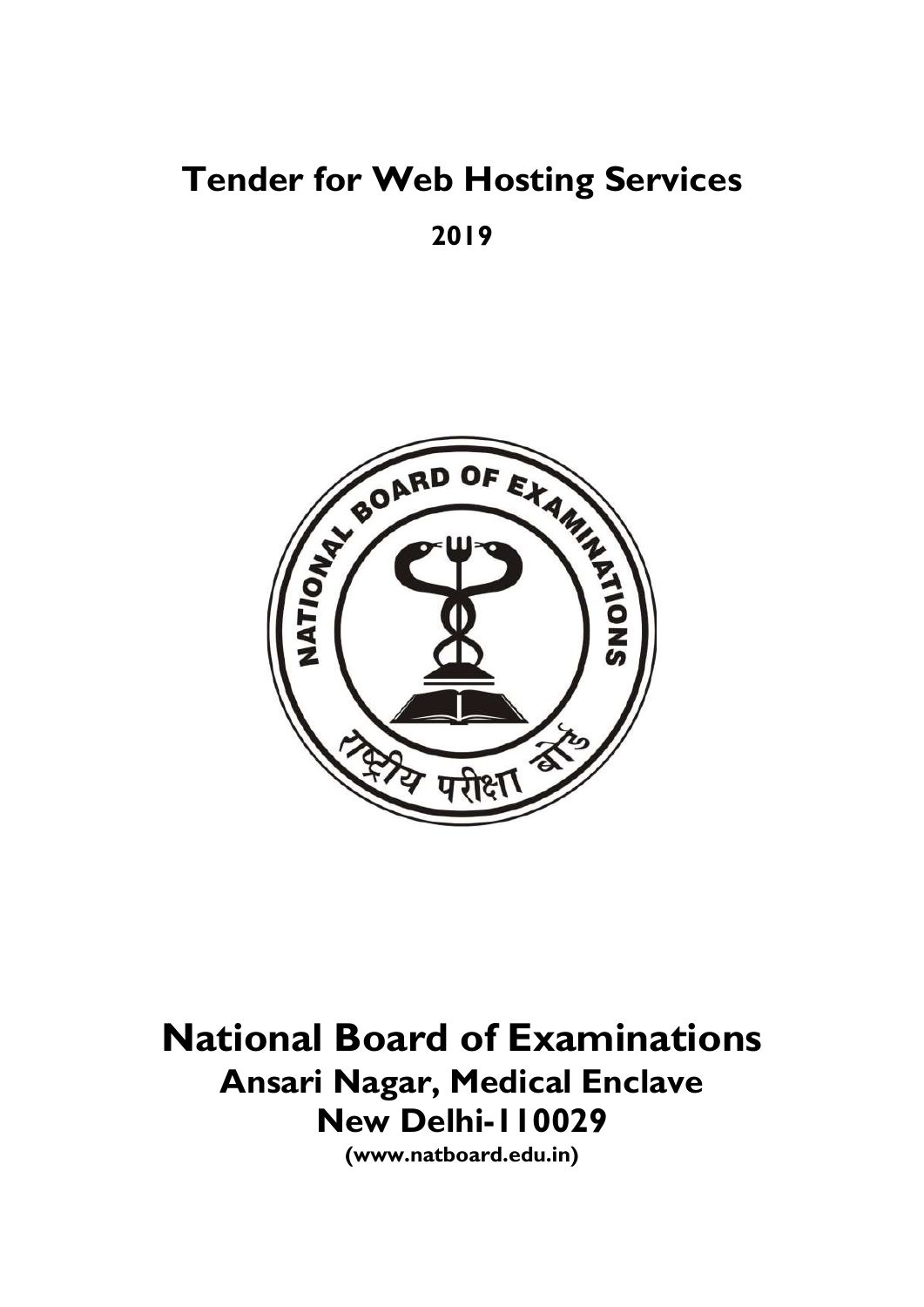

National Board of Examinations

(Autonomous body of Ministry of Health & Family Welfare, Govt. of India) NAMS Building, Medical Enclave, Ansari Nagar New Delhi - 110029

No.: NBE/Admin/Tender/Web-Hosting/2019 dated 9th July 2019

# Invitation for Bids for Web Hosting Services

----------------------------------------------------------------------------------------------------------------

The National Board of Examinations (NBE) is an autonomous body of Ministry of Health and Family Welfare (MOHFW), Govt. of India, entrusted with the task of conducting uniform and high standard exams at Postgraduate level in the field of Modern Medicine. All entrance tests for admission to Medical courses, with the exception of NEET (UG) are being conducted by the NBE. Additionally, the NBE conducts three-year Post Graduation level course namely the Diplomate of National Board (DNB) and a two years Fellowship Courses.

2. The NBE interacts with lakhs of its stake holders (Medical Aspirants, Professionals, Medical Colleges/Institutes/Hospitals, Central and State Health and Medical Education Authorities, Common Public etc. and broadcasts information through it. Apart from Publishing Notice, Information etc. about its activity, some of the broad activities of NBE website are Online Exam Form, Thesis, Appraisal, Registration form, Online Accreditation application etc., downloading of Admit Cards, Results, Information Bulletins, Documents and Notices etc., Online counseling for DNB/FNB Admissions etc.

3. The NBE Invites Bids for Web Hosting Services of NBE Website/Portal for Selection of the Firm (also called the "Bidder") capable of Hosting the website of NBE in accordance with the Terms and Conditions.

| <b>Crucial Dates:</b>               |                                                 |
|-------------------------------------|-------------------------------------------------|
| Published Date                      | 9th July 2019                                   |
| Bid Submission Start Date and Time  | 10th July 2019<br>$9:30$ am                     |
| Bid Submission End Date and Time    | 31st July 2019<br>12:00~pm                      |
| Technical Bid Opening Date and Time | 31st July 2019<br>$4:00~\text{pm}$              |
| Financial Bid Opening Date and Time | 6 <sup>th</sup> August 2019<br>$4:00~\text{pm}$ |
| Date for Commencement of Services   | 1st October 2019                                |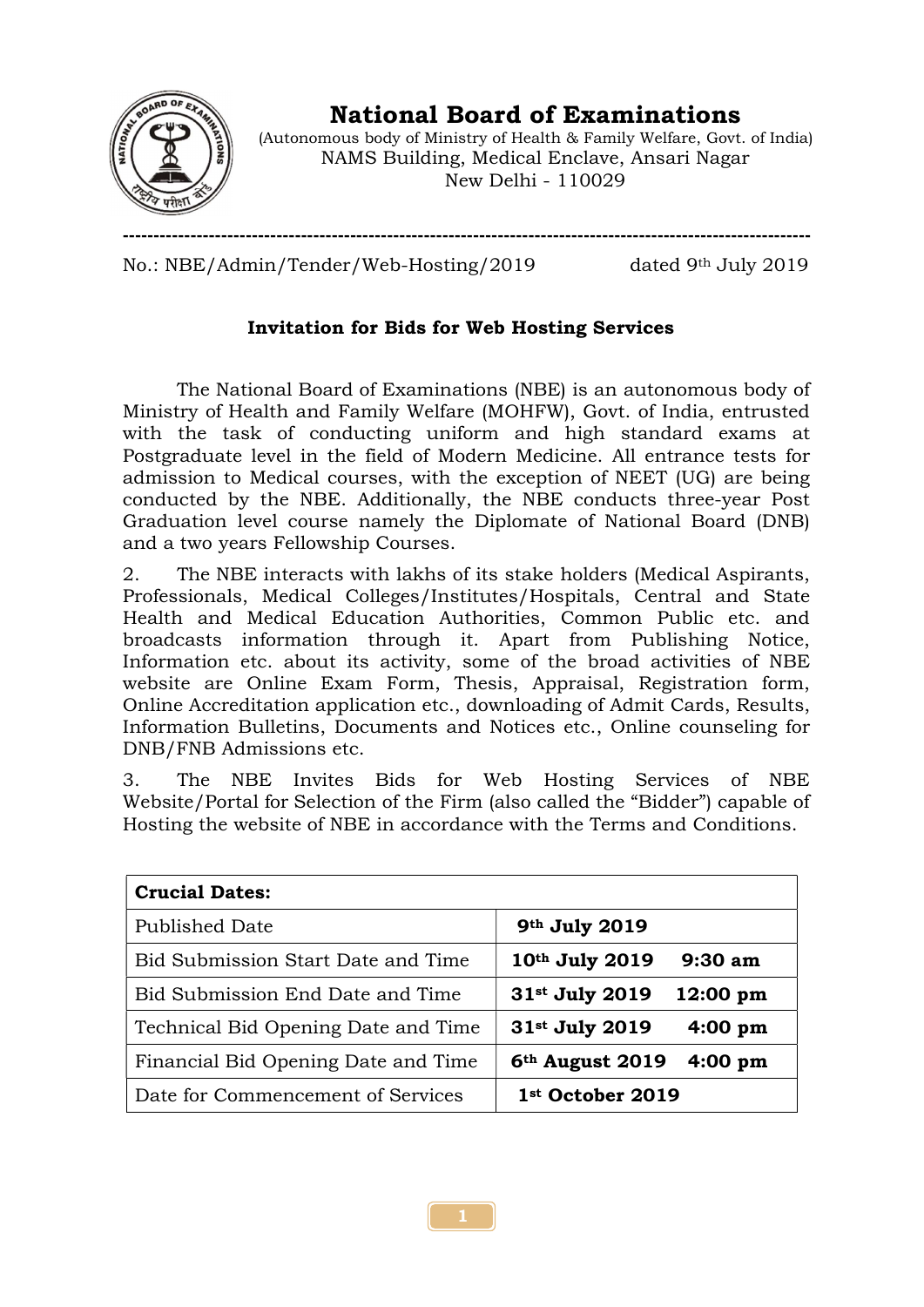# Eligibility Criteria for bidder

- 1) The Agency/Firm (Bidder) should be a Registered Body.
- 2) The Agency/Firm (Bidder) should have a Turnover of more than 50 Lakhs on incremental basis in each year over the last Three Years. Copies of Company Balance Sheet, certified by the Chartered Accountant to be submitted.
- 3) The Agency/Firm should have minimum of 3 years of Experience in Hosting of Websites of Reputed organizations.
- 4) Experience in Hosting Web Portal for Management of Candidates for Examinations/Counseling not less than 1,50,000 in a Time Span of one Month.
- 5) Experienced and Capability to provide Average Monthly Data Upload/Download capacity of 1 TB (upto 2.5 TB per month and 500GB per day) in a single host.

#### Competencies

- 1) Past Experience in Hosting and maintaining very professionally and exceptionally creative websites.
- 2) Excellent I.T. skills and project management skills.
- 3) Capacity to provide Additional Servers, Maintenance Support, meets deadlines and performs well under pressure.
- 4) Ability to respond quickly to the maintenance requirements in the post commissioning phase.
- 5) Awareness on the latest smart technologies for website hosting and development.
- 6) Ability to regularly maintain, update the developed website if required.
- 7) Experience in handling the traffic of the website if increased exponentially, due to bulk access of candidate for registration/ examination/counseling.

#### Essential knowledge and experience

- 1) Good information technology skills, with previous experience of website hosting, maintenance and management.
- 2) Knowledge of the mandate and work of a government department website would be desirable.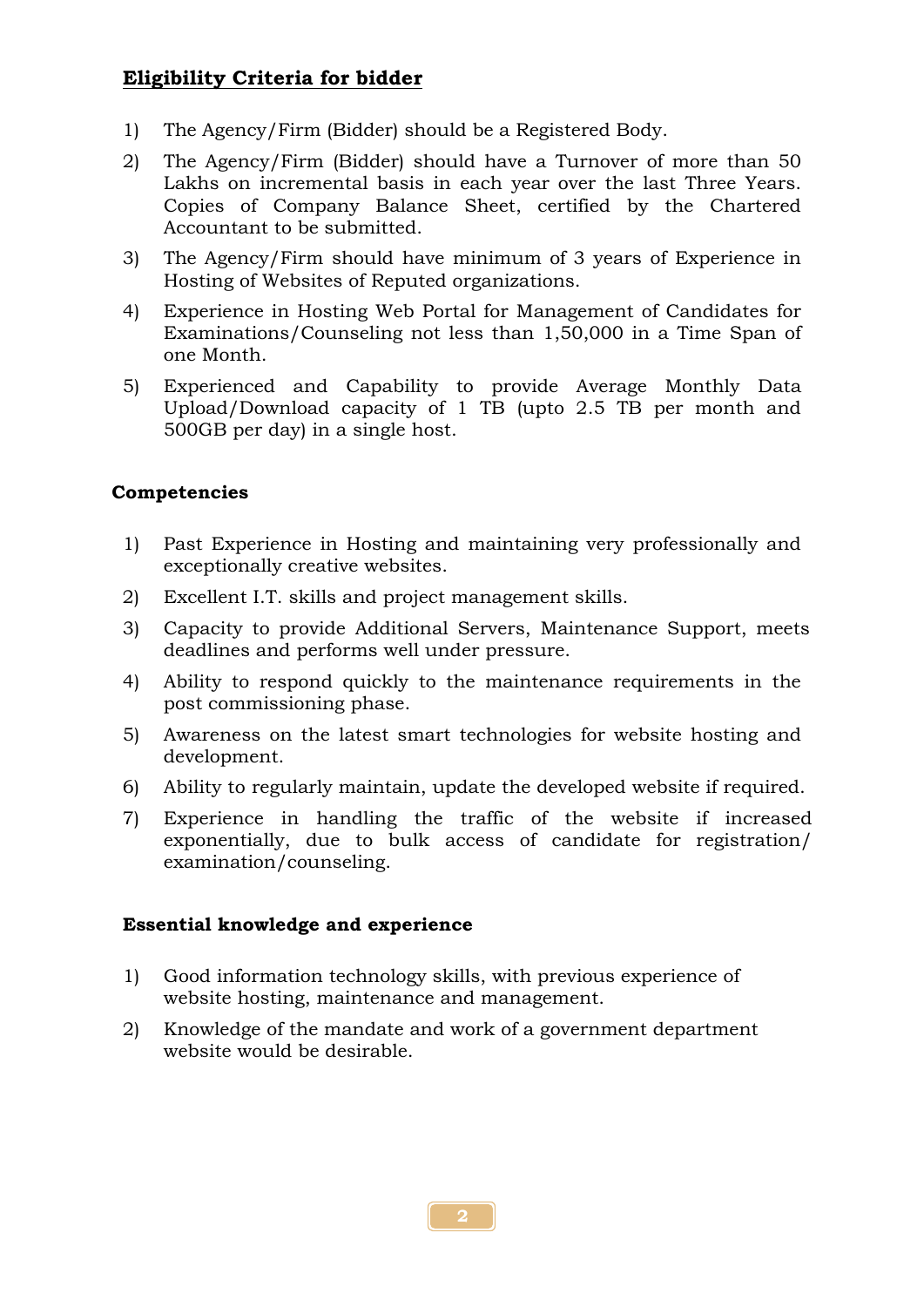# Indicative Deliverables

1) The bidder has to provide the following services /items with specifications given as:

| Sr.<br>No.   | Component                                                                                                                                                              | Nos. |
|--------------|------------------------------------------------------------------------------------------------------------------------------------------------------------------------|------|
| a)           | Fully Managed Extra Large Physical or Virtual Firewall<br>with Connections - 1,000,000 or more; Throughput -<br>600 Mbps or more                                       | 2    |
| b)           | Fully Managed Extra-Large Load Balancer<br>with<br>Connections per second - 60,000 or more; Load<br>Balancer Type - HTTP/Web, TCP; Supports SSL Offload<br>and Caching | 3    |
| $\mathbf{C}$ | Elastic VMs 8vCPU, 12GB, 100GB vHDD, CentOS 7 64bit<br>Server edition                                                                                                  | 8    |
| d)           | Physical Server - 24 core or more, 64GB RAM, RAID Level<br>10 with usable space above 1TB, CentOS 7 64bit Server<br>edition                                            | 2    |
| $\epsilon$   | NTSS (NFS) 1.5TB with 2000 IOPS or more                                                                                                                                |      |

#### 2) Bidder should be capable of providing more Physical Servers and VMs within a short notice of time (within a week).

- 3) The bidder has to provide the latest version of an efficient and swift Processor, of a reputed company.
- 4) The data transfer must be unmetered.
- 5) The bidder has to provide multiple DDoS Protection and Mitigation and also provide SSA/SSL type security.
- 6) The bidder has to provide 100Mbps bandwidth and 1 Gbps Network Uplink and capable to increase whenever required.
- 7) The bidder has to Provide Control panel / Web host manager to NBE.
- 8) The bidder has to provide the Technical Manual including Data Backup/ Archival Process.
- 9) The bidder has to provide Prompt and Efficient Web Hosting Services for a period of one year, extendable thereafter on mutually agreed terms.
- 10) The Web hosting/server applications and database(s) shall be made available as per the requirement of the website developer.
- 11) Email services for NBE website https://nbe.edu.in also to be provided.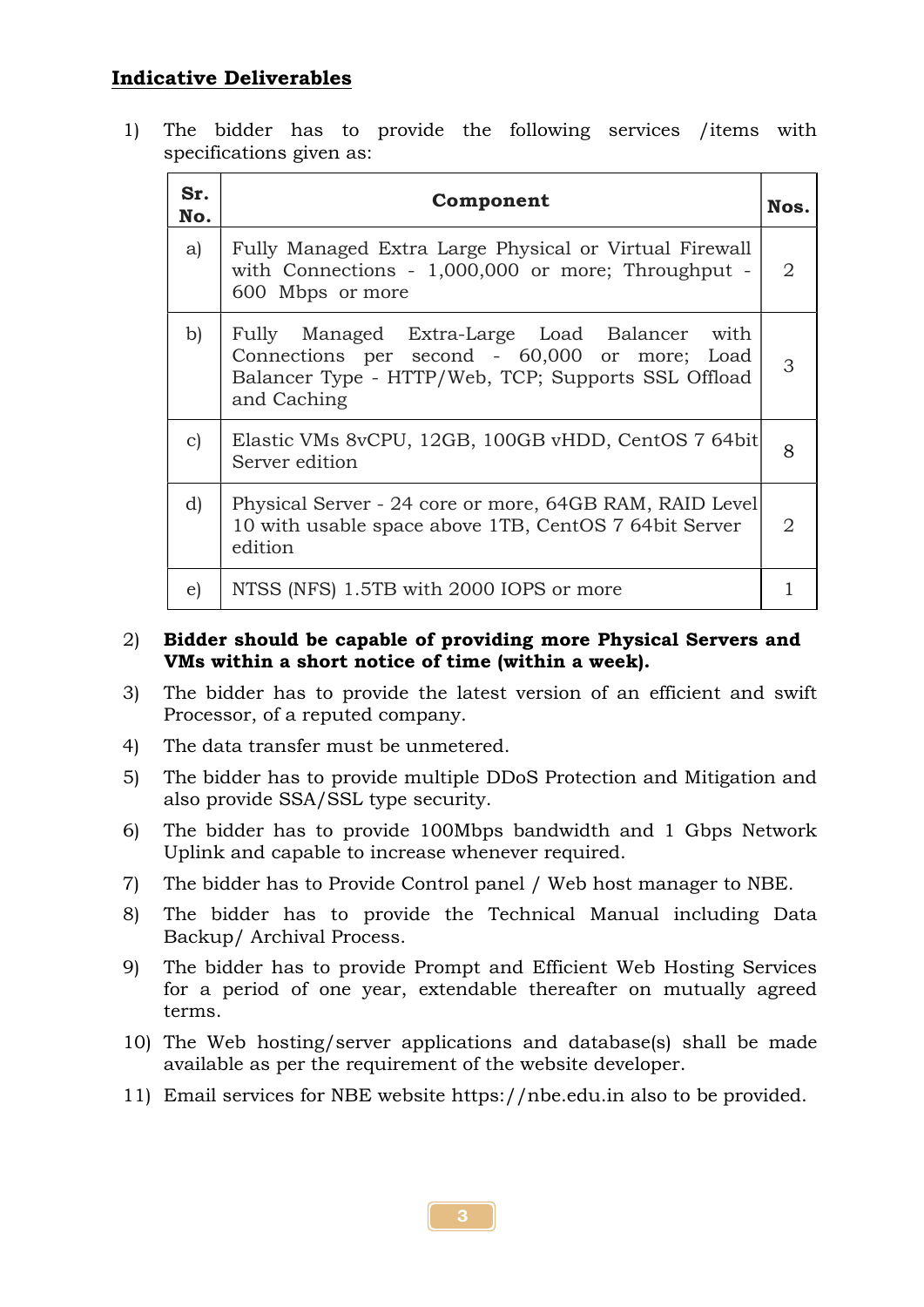Server Architecture

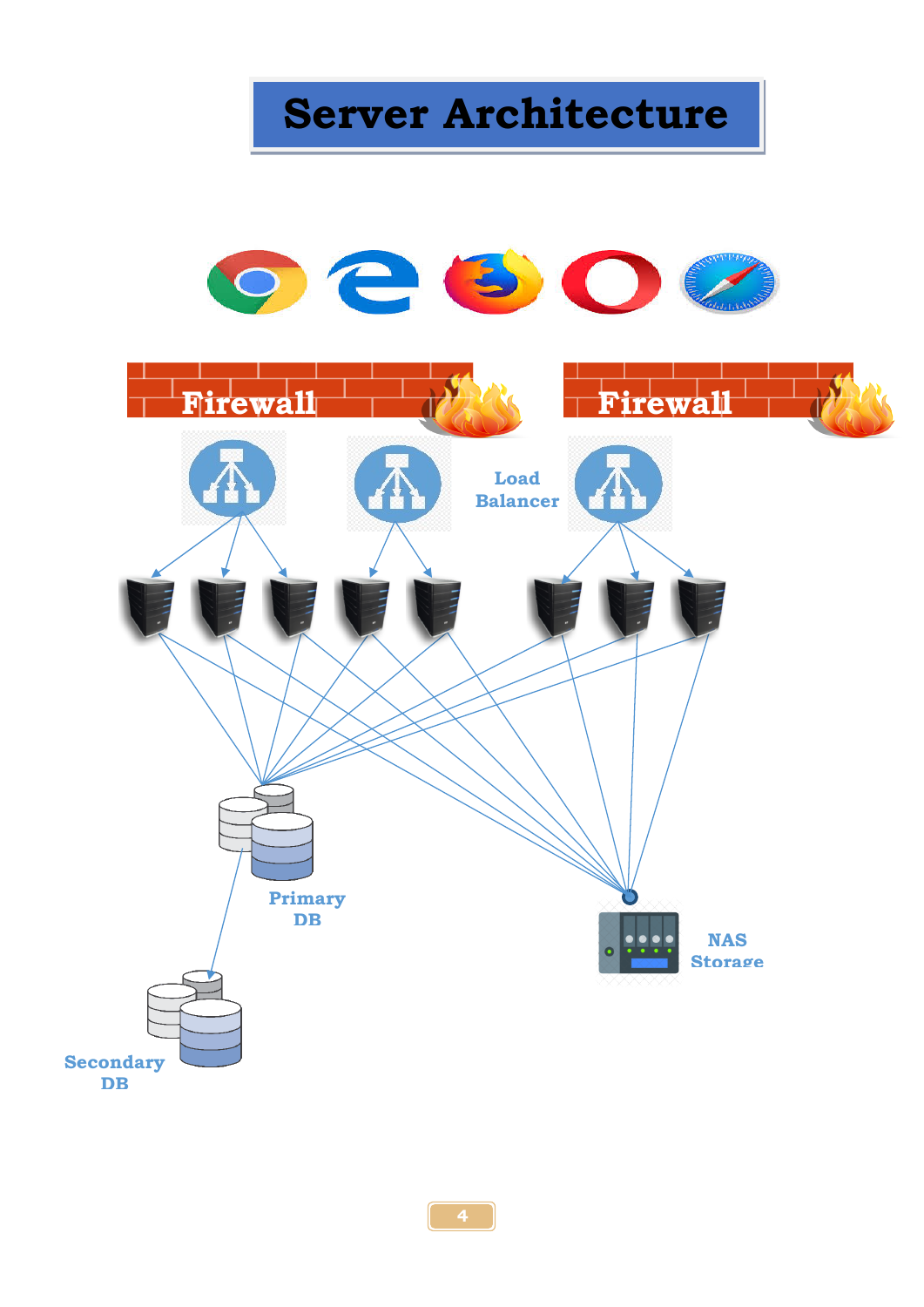# Scope of the Work & Technical Specifications

Scope of Work and the Technical Specifications is as under:

#### Functional Requirements

#### WEB HOSTING

It is the responsibility of the bidder to ensure that the web portal hosting is taken care of and that any problems are quickly resolved. Also, the hardware equipment is owned and maintained by the hosting service provider (bidder). The Service provider should support NBE for Installation of application and migration of data from the existing service provider.

#### I. Server Preference

- 1) Web Servers should be preferably Apache with Linux OS: Cent OS 7 64 Bit.
- 2) RAM should be 12GB for VMs and 64GB for Physical Servers with provision for enhancement whenever required.
- 3) The hosting agency has to provide dedicated Fully Managed Servers. The hardware equipment should be owned and maintained by the hosting service provider itself. All the system administration services also provide along with it.
- 4) Proposed system administration services are as follows:
	- Operating System Management
	- Database Management /Replication
	- Web Server Management
	- Backup Management
	- Security Management
	- DNS Management
	- Installation of Firewall and It's Maintenance
	- DDoS
	- Vulnerability Assessment /Penetration Testing of all Server(s)
	- Proactive Maintenance Services
	- Data Migration, if required.
	- Installation of SSL certificate and Digital Signature Certificate whenever required.
- 5) The Web Hosting Service Provider should also ensure timely deployment of all latest update / upgrades of patches / versions / releases for all software / system software released by the developers.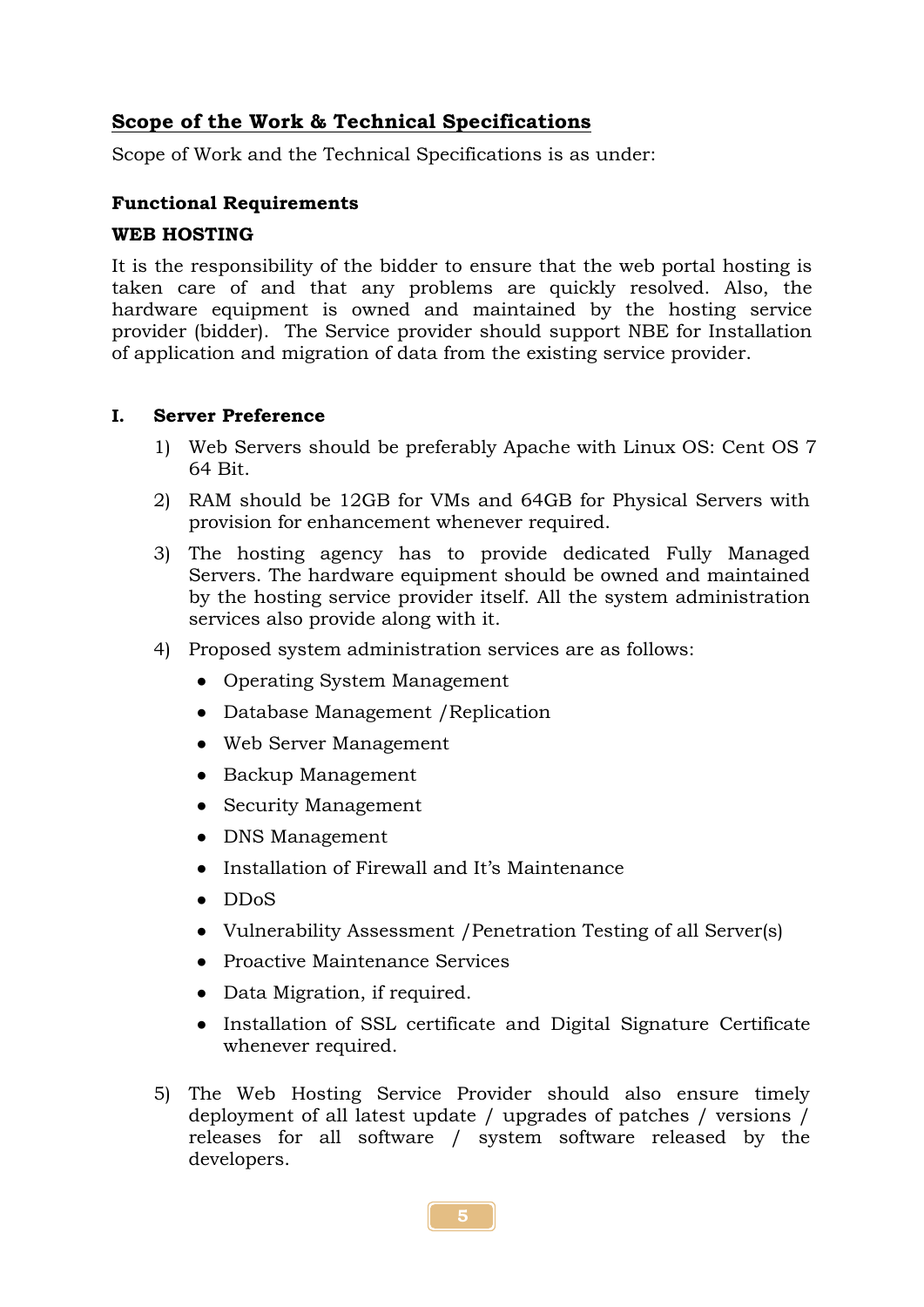#### II. Domain Name

The Hosting service provider should take care of all the activities of mapping the domain names as per the requirement of NBE.

#### III. Backup

The Web Hosting Service Provider should provide 24x7x365 days uninterrupted service and should ensure that backup is taken on a daily basis; they should have automated scripts for this task. The data backup taken should be easily retrievable as and when needed. They have also to ensure that the website should map to dedicated Disaster Recovery System / Server(s) at offsite.

#### IV. Traffic Volume & Bandwidth

The number of hits expected in the proposed web portal is 15,00,000 page views per month. Web Hosting Service Provider should not impose any traffic volume restrictions. Adequate bandwidth should be provided by the Web Service Hosting Provider. The service provider should increase the bandwidth as the condition may arise.

Approximate bandwidth required is 100 Mbps with 1 Gbps Network Uplink.

#### V. E-mail Functions

The Web Hosting Service Provider should provide all necessary support with regard to the installation and maintenance of active email services as required for the application developer / NBE. i.e. Mail Transfer Protocol to be made available whenever required. Apart from group email service, the bidder has to provide email services for the domain name nbe.edu.in also.

#### VI. Database Access

The Database preferred is MySQL, SQL, PostgreSQL, MariaDB etc. The Web Hosting Service Provider should provide database access to the Web Portal. All the data like Master, Transaction, server logs and Audit data should be stored in the database. If any change in the Database has to be provided as per the requirement of the Website developer.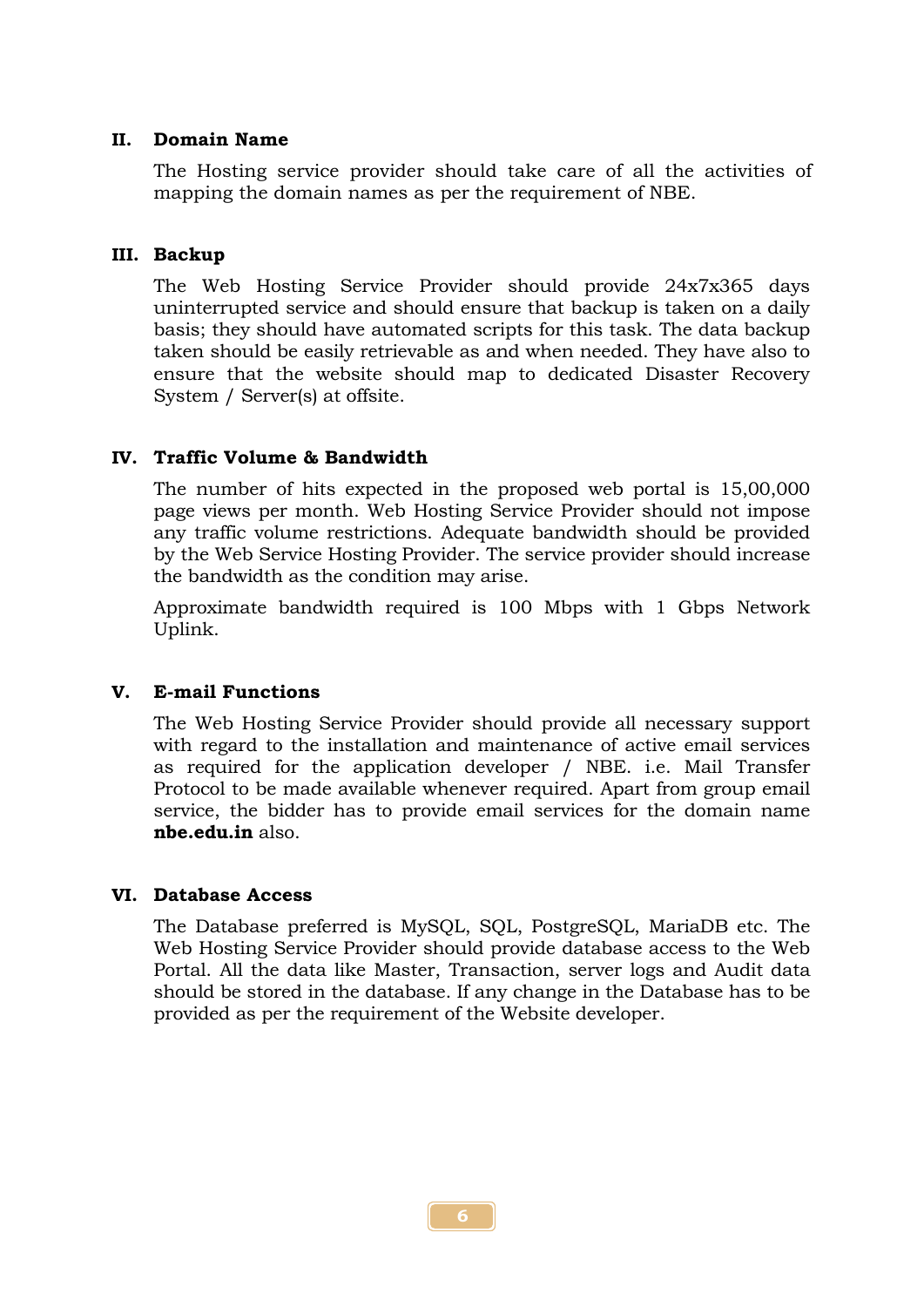#### VII. Disk Space

The service provider should provide the initial disk space as SSD/SATA HDD Raid Level 10 type Controller with a usable storage space above 1TB for Database and latest technology. The Service Provider should be able to provide additional disk space as and when the need arises.

#### VIII.Control Panels

The preferred control panel is cPanel / Web Host Manager. The Web Hosting Service Provider has to provide all the possible operations including any updates to the application, analysis of logs through the control panels. The modules required in the control panels are Access to server logs, Details of available and used web space and bandwidth, Email account configuration, Maintaining File Transfer Protocol users' accounts, managing database, Visitor statistics using web log analysis software and Web based file manager.

#### IX. Uptime Guarantee

The Web Hosting Service Provider has to ensure that the Uptime for the application availability is at least 99.5% and 99.99% for the systems availability. Prior notification should be given for scheduled maintenance. Any issues with availability of Web Portal should be dealt without any delay.

#### X. Security

Hosting Provider should ensure various levels of securities against the vulnerabilities, such as Physical Level (Authorization, Authentication, CCTV, Biometric access etc), Logical Level (Firewalls, Intrusion Detection, Anti-virus, etc) and Data Level (Encryption, Recovery etc.). It is also ensure that the National Web Portal Comprehensive security solution should be incorporated to avoid hacking and threats.

Hosting Provider should ensure load balancing and also implement WAF (Web Application Firewall) and DDoS prevention solution. They should have an arrangement to stop/protect DDoS attacks.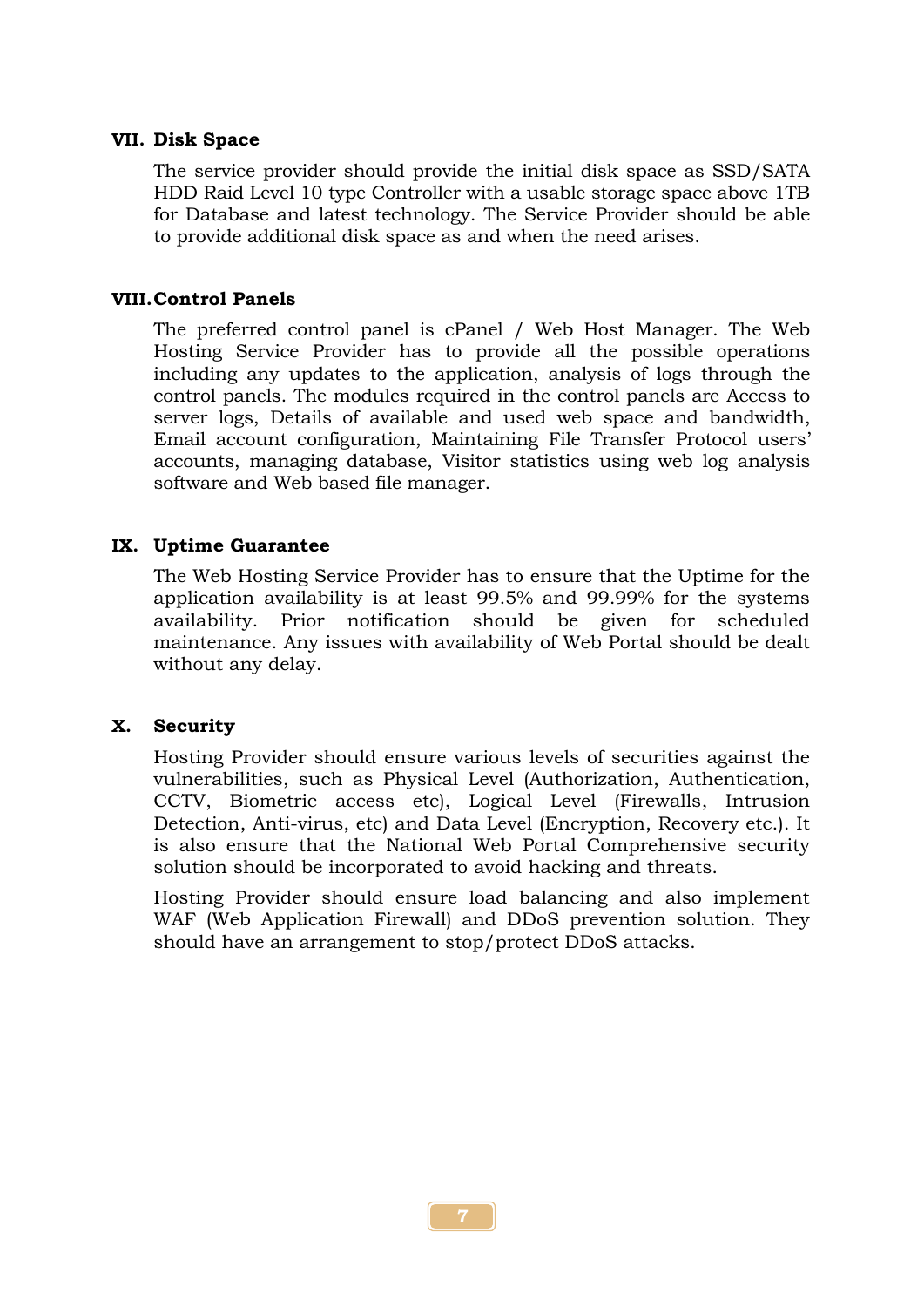# Criteria for Evaluation

The evaluation process consists of 2 stages. Only those firm/bidder/ companies that have passed the technical evaluation stage will be allowed to submit the financial bid.

Criteria for evaluation of Technical and Financial Bids:

- 1) Background and Registration of organization (date of start, various types of IT related tasks performed in past other than web development)
- 2) Proven practical experience with all stages of Installation of Web Hosting Servers, Database Servers, Email Servers, Developing Website, Web-technology skills, with previous experience of website management, editing, hosting. (Work-order, Agreements, SLA)
- 3) Past experience of maintaining websites (AMC document agreement, bill of payments etc.)
- 4) Registered in Central/State Govt. Organizations/bodies. (Documents of empanelment with them)
- 5) Certificate from existing clients certifying that the bidder have experience and capacity to provide average monthly data upload/download capacity of 1 TB.
- 6) Proof that the Bidder have a datacenter with a constant uplink bandwidth of 100 MBPS which can be escalated upto 1GBPS
- 7) Average income tax paid in last 3 years (on basis of attached ITR document of three years)
- 8) Average Turnover for the last 3 years (on basis of CA's certified document of three years)

The above items shall be verified on the basis of the documents submitted by the bidder and the presentation given by the bidder. The day and time for presentation shall be intimated to the bidder by NBE. The successful bidder, has to score above 70% in the technical evaluation, shall be allowed to submit the financial bid. The decision of committee to provide score shall be final and binding to accept forbidders.

Cost of Tender Document: Tender Document can be downloaded from our website www.natboard.edu.in 'free of cost'.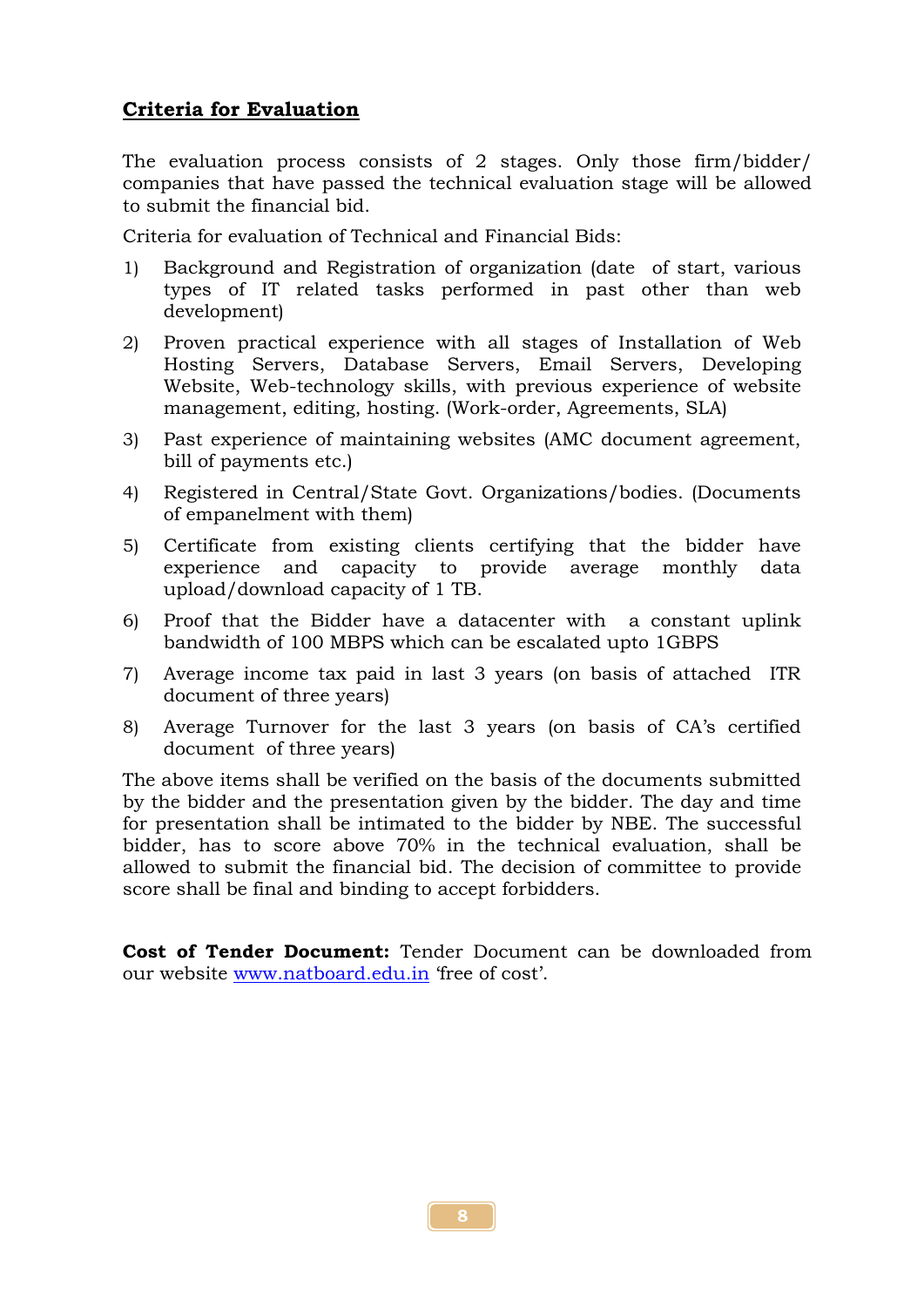## Instructions to the Bidder:

Tender Type: Single Stage Two Bid System (Two Envelope System) shall be followed by NBE to determine the successful bidder. The agency/firm (bidder) should bifurcate their bids in two separate envelops, (with appropriate superscriptions), and submit the same in one sealed envelope as indicated below:

- 1) Envelope I: The First Envelop, called the Technical Bid, should contain the DD towards EMD, the Eligibility/ Technical Details, Xerox copies of documents sought in the tender, Technical quality, Performance Aspects and Commercial Terms and Conditions (except Price and relevant financial details).
- 2) Envelope II: In the Second Envelop, called the Financial Bid, the bidder should submit their Price Quotation along with other Financial details.
- 3) Master Envelope: Envelopes I and II should be sealed separately and shall be put inside an outer cover and superscribed as "**Tender for** Web Hosting Services". The tenders must be addressed to the Honorary Executive Director, National Board of Examinations.
- 4) Interested bidders may submit their Sealed Bids by 12 noon of 31<sup>st</sup> July, 2019(Last Date), in a tender box kept at following address:

National Board of Examinations, NAMS Building, Medical Enclave, Ansari Nagar, Mahatma Gandhi Marg, New Delhi – 110029

5) Envelopes containing the Techno-Commercial Bid shall be opened on same day at 4 pm at the NBE office, Dwarka at the following address:

> National Board of Examinations, (Opposite Dwarka Courts) PSP Area, Sector 9, Dwarka, New Delhi – 110075

- 6) Technical Bids shall be scrutinised and evaluated by NBE's Technical Evaluation Committee with reference to the parameters prescribed in the tender documents, and responsive, eligible and technically compliant bidders shall be decided.
- 7) Each eligible and Technically Compliant bidder shall make a presentation for a maximum of 15 minutes, before NBE's Technical and Evaluation Committee at 6pm of the same day.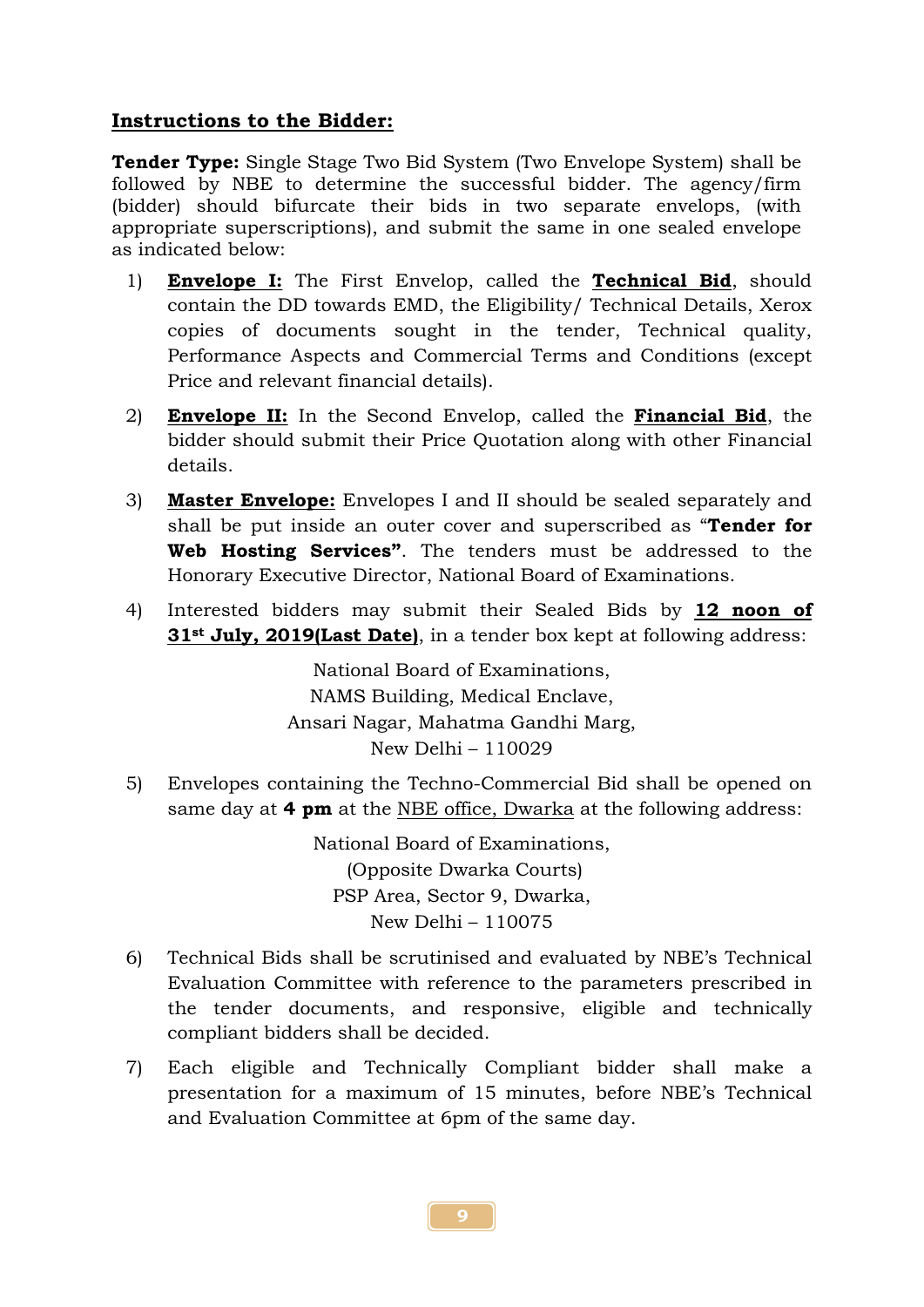- 8) Thereafter, in the Second instance, **Financial Bids** of only Technically Compliant offers (as decided in the first instance above) shall be opened at NBE Dwarka Office at 4pm of the 6th August 2019, for further scrutiny, evaluation, ranking and placement of contract.
- 9) Unsigned or unstamped offers shall not be accepted.
- 10) The bidder shall attach the copy of the Authorization Letter / Power of Attorney as the proof of authorization for signing on behalf of Bidder.
- 11) Financial Bid documents should also include rates quoted for Web Hosting Services (including Manpower cost, Printing, Transportation, maintenance, etc.), on Annual basis, and should be exclusive of GST and other applicable taxes.
- 12) Rates should be quoted strictly as per format (Annexure I).
- 13) The Financial Bids of Technically non-compliant bidders shall be returned unopened to the respective bidders by SPEEDPOST/reliable courier or any other mode with proof of delivery.
- 14) Any Bid received by NBE after the last date of submission of Bids shall be summarily rejected and returned unopened to the Bidder.
- 15) NBE shall not be responsible for any postal delay or non-receipt / non-delivery / incomplete Bid documents. No further correspondence on this will be entertained.

### Contract Duration

1) Contract duration is for a period of one year, extendable thereafter on mutually agreed terms.

#### Language of Bid & Correspondence:

- 2) The Bid will be submitted by the Bidder in English language only.
- 3) All the documents relating to the Bid (including brochures) supplied by the bidder should also be in English. The correspondence between the Bidder & NBE will be in English language only.

#### Earnest Money Deposit

- 1) All Bids must be accompanied by Earnest Money for an amount of Rs. 50,000/- (Rupees Fifty Thousand only) in the form of Demand Draft issued by any Scheduled / Nationalized Indian Bank, drawn in favour of 'National Board of Examinations', payable at New Delhi.
- 2) EMD of Unsuccessful bidders shall be returned without any interest only after finalization of selection and the signature on Service Level contract (SLA)/Agreement with NBE.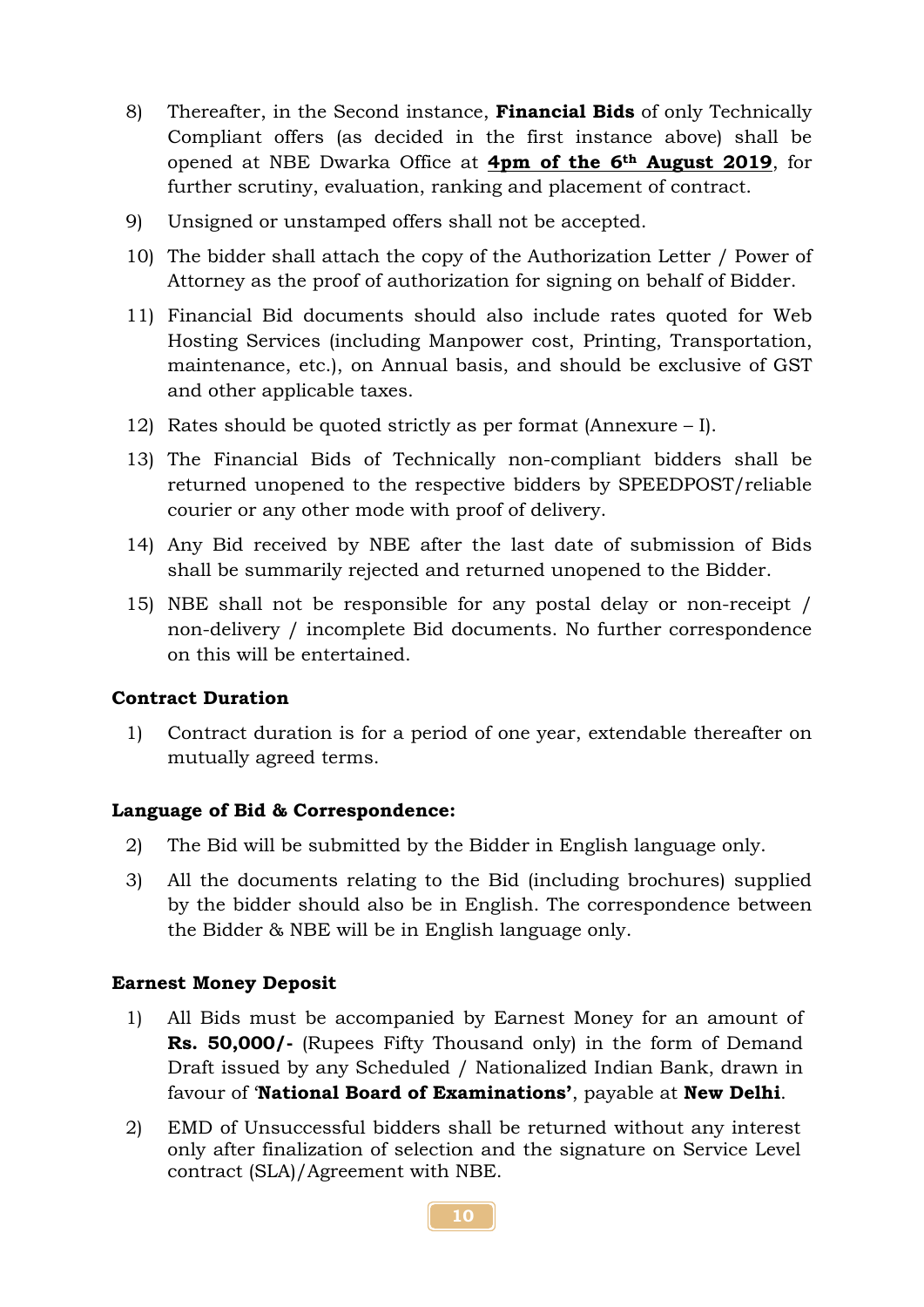- 3) Successful bidder's EMD will be released after the agency signs the Service Level Contract (SLA) /Agreement and submits a Performance Bank Guarantee (PBG) equal to 10% of the Contract Value.
- 4) The EMD will be forfeited if the successful bidder withdraws the bid during the period of bid validity or does not accept the correction of errors. If the successful bidder fails to sign the Contract/Agreement within the time stipulated, the NBE will adopt measures relating to unfair practices.
- 5) No interest is payable on the EMD.

#### General Instructions

- 1) The firm must be registered with Offices / institutions of the Govt. of India/ State Governments.
- 2) The bidder should be having PAN, TAN/TIN, GST (whichever applicable) and Registered for Service Tax.
- 3) Financial Bid documents should also include rates quoted for Web Hosting Services (including Manpower cost, Printing, Transportation, maintenance, etc.), on Annual basis, and should be exclusive of GST and other applicable taxes.
- 4) Rates should be quoted strictly as per format (Annexure I).
- 5) The rates quoted in the Financial Bid will be final and no deviation / escalation will be allowed.
- 6) Payment shall be made after the end of each Quarter, only after satisfactory services are rendered to NBE.
- 7) Reimbursement of charges, if any shall be considered only after successful completion of the assignment.
- 8) All information, document, photos and data coming in the possession of firm, as a result of the execution of the job shall remain the property of NBE.
- 9) The firm has to complete the job assigned within the joint agreement duration and if the job is not completed within the stipulated time, a penalty @ 10% of the cost of the uncompleted job for each day will be imposed on the firm.
- 10) NBE will have no liability regarding transportation, boarding and lodging of firm/bidder and their staff.
- 11) Under no circumstances the firm shall not appoint any subcontractor or sub lease the contract. If violated the conditions, the contact with the firm will be terminated.
- 12) The rate quoted once will remain firm for that particular dealing. Any Conditions of the firm sent along with proposal if any, shall not binding on NBE.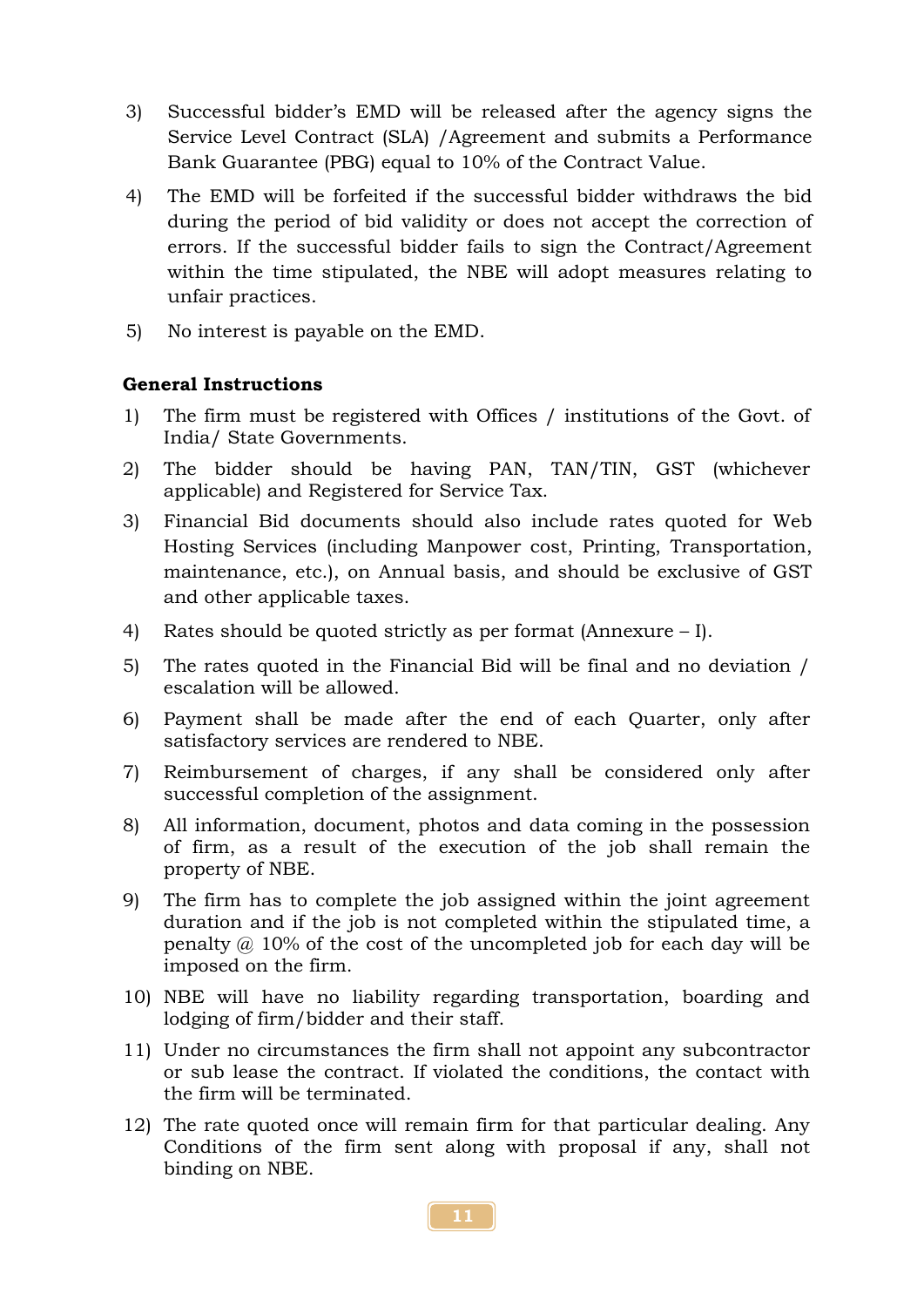- 13) It is not binding on NBE to accept the lowest of the bid.
- 14) TDS as applicable on date will be deducted from firm actual bill submitted for payment.
- 15) Conditional offer submitted by firm/bidder or offers submitted by fax/email will not be accepted.
- 16) The NBE reserves the right to accept or reject any or all Bids without assigning any reason thereof.

#### Disqualification

NBE reserves the right to reject the Bids in the following cases:

- 1) Bids received after due date and time.
- 2) Bids not accompanied by all requisite documents along with Earnest Money Deposit (EMD) in the form of Demand Draft/Banker's Cheque.
- 3) If the hard copy of Bids is not signed by the Authorized Signatory of the agency.
- 4) If the bidder submits the Bids specifying his own terms and conditions.
- 5) If information submitted in Bids is found to be misrepresented, incorrect or false.
- 6) Bidder fails to deposit the Performance Bank Guarantee (PBG) or fails to enter into a contract even after the date of notice of award of contract or within such extended period, as may be, the selection may be rejected.
- 7) Bidders may specifically note that while evaluating the Bids, if it comes to NBE knowledge, expressly or implied, that some bidders may have colluded in any manner whatsoever or otherwise joined to form an alliance resulting in delaying the processing of Bids, then the bidders so involved are liable to be disqualified.

#### Disclaimer

1) Family Members of NBE Employees or their relatives are prohibited from participation in this bid.

#### Jurisdiction

- 1) All differences and disputes arising out of or in connection with the Agreement shall be settled by mutual discussions and negotiations.
- 2) If such disputes and differences cannot be settled and resolved by discussions and negotiations, then the same shall be referred to the Sole Arbitrator appointed by the Executive Director, NBE whose decision shall be final and binding on both the parties.
- 3) **Judicial jurisdiction** shall within New Delhi only.

\*\*\*\*\*\*\*\*\*\*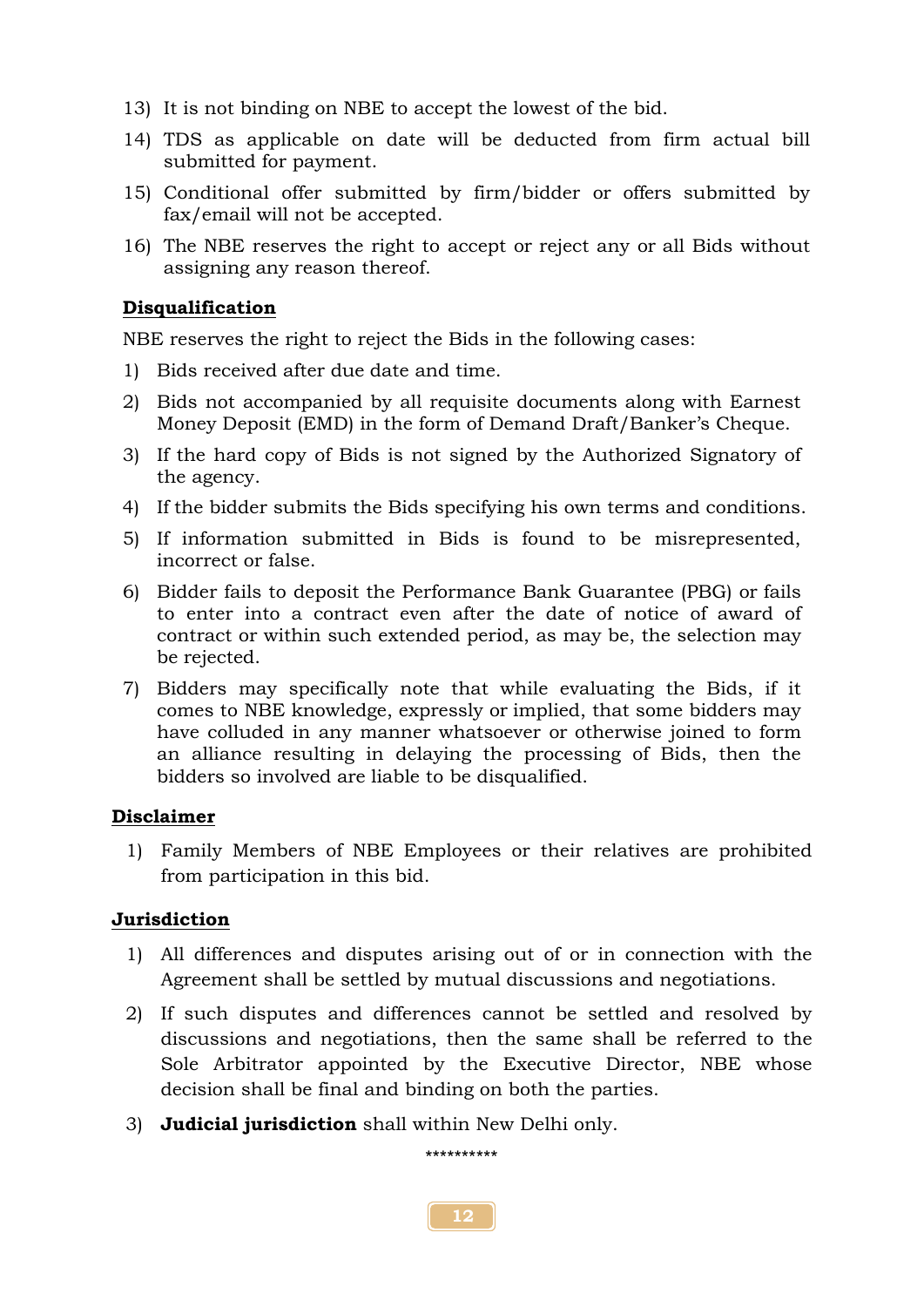#### Financial Bid Form

(To be placed in a separate Sealed Envelope and Marked as 'Financial Bid')

To: Honorary Executive Director, National Board of Examinations Medical Enclave, Ansari Nagar New Delhi 110029

#### Sub: Financial Bid - Tender for Web Hosting Services

Bidder Name \_\_\_\_\_\_\_\_\_\_\_\_\_\_\_\_\_\_\_\_\_\_\_\_\_\_\_\_\_\_\_\_\_\_\_\_\_\_\_\_\_\_\_\_\_\_\_

| Bidder Address |  |
|----------------|--|
|                |  |
|                |  |
|                |  |
|                |  |

I/We on behalf of M/s. ………………………………………… submit the Financial Bid for **Web Hosting Services to NBE** as per the Scope of work given in this tender document in accordance with the terms and conditions and shall be bound by the stipulation made by me in the bid.

| Sr.<br>No.                        | Component                                                                                                                                                           | Nos. | Rate per<br>Unit<br>(in Rs.)<br>(for 1 Year) | <b>Total</b><br><b>Charges</b><br>(in Rs.)<br>(for 1 Year) |  |
|-----------------------------------|---------------------------------------------------------------------------------------------------------------------------------------------------------------------|------|----------------------------------------------|------------------------------------------------------------|--|
| a)                                | Fully Managed Extra Large Physical or Virtual<br>Firewall with Connections - 1,000,000 or more;<br>Throughput - 600 Mbps or more                                    | 2    |                                              |                                                            |  |
| $\mathbf{b}$                      | Fully Managed Extra-Large Load Balancer with<br>Connections per second - 60,000 or more; Load<br>Balancer Type - HTTP/Web, TCP; Supports SSL<br>Offload and Caching | 3    |                                              |                                                            |  |
| $\mathbf{C}$                      | Elastic VMs 8vCPU, 12GB, 100GB vHDD, CentOS<br>7 64bit Server edition                                                                                               | 8    |                                              |                                                            |  |
| d)                                | Physical Server - 24 core or more, 64GB RAM,<br>RAID Level 10 with usable space above 1TB,<br>CentOS 7 64bit Server edition                                         | 2    |                                              |                                                            |  |
| e)                                | NTSS (NFS) 1.5TB with 2000 IOPS or more                                                                                                                             |      |                                              |                                                            |  |
| Total (In Figures, excluding GST) |                                                                                                                                                                     |      |                                              |                                                            |  |
| Total Amount (In Words): _        |                                                                                                                                                                     |      |                                              |                                                            |  |
|                                   |                                                                                                                                                                     |      |                                              |                                                            |  |

(Signature with Seal of Bidder)